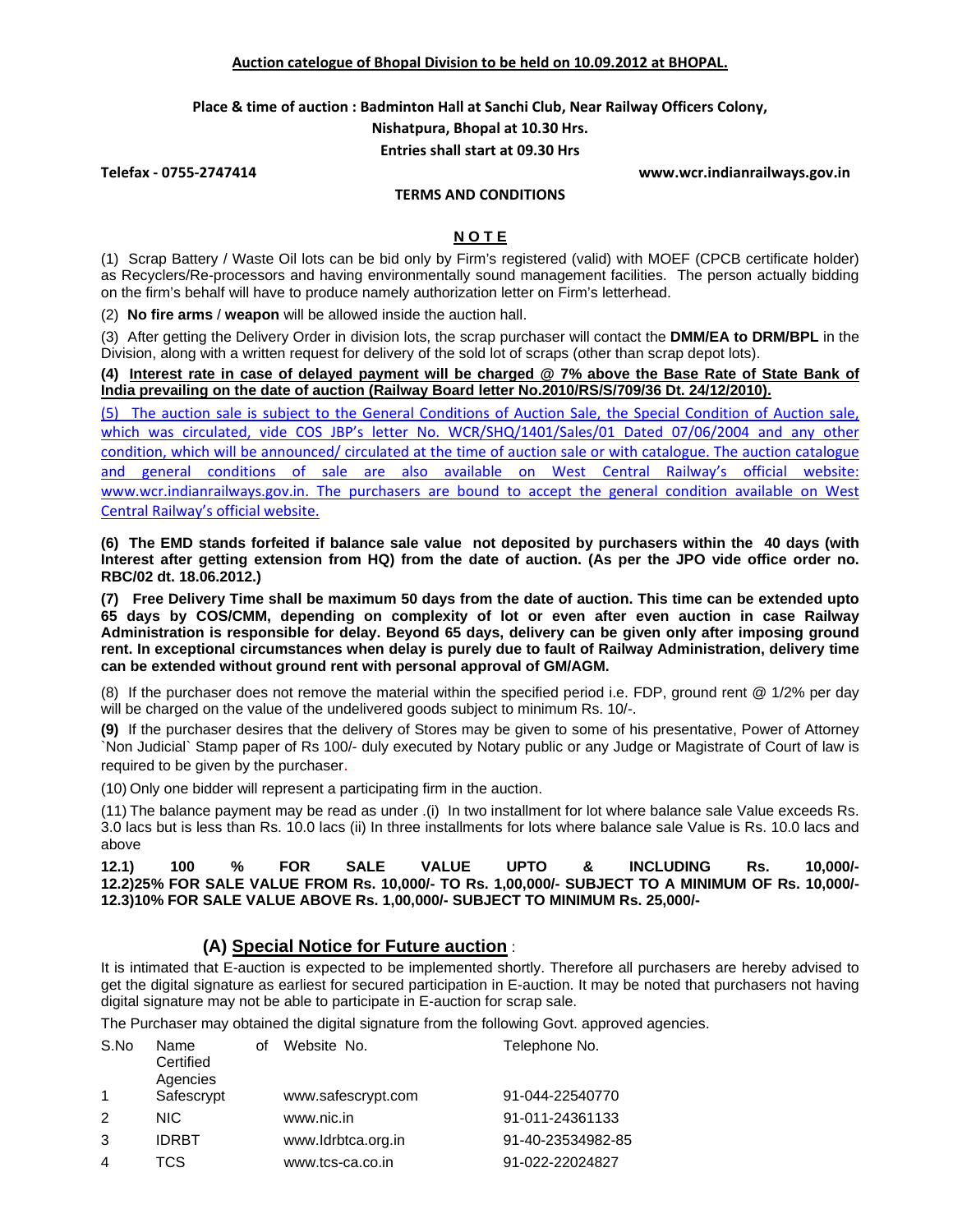| 5 | MTNL                             |    | www.mtnltrustline.com       | 91-011-4329563/41600118855 |
|---|----------------------------------|----|-----------------------------|----------------------------|
| 6 | Customs<br><b>Central Excise</b> |    | & www.lcert.gov.in          | 91-011-26877960            |
|   | (n)<br>Solutions                 | СA | Code www.ncodesolutions.com | 91-79-26857316/17/18       |

#### **(A) E-auction to be implemented soon :**

**1) Registration fees.** There will be one centralized registration scheme for the purchasers. Bidders will be asked to submit electronically one time registration fee of Rs 10,000/- as entrance fee in central account maintained by Northern railway. The centralized registration will permit bidder to participate in all E-auction over entire Indian railway. The registration fee can be refunded to the bidders if they desire not to participate in future auction. However, such bidders can again participate in auction by depositing the requisite registration fee again.

**2) Submission of EMD:** Bidder can deposit any amount as EMD and can submit bids equivalent to 10 times the money kept with railways. If a bidder is awarded some lot appropriate EMD for these lot will be auto deducted from EMD deposit balance by bidder and kept with railway. Bidders will also be permitted to deposit manually such EMD to Indian Railway unit as per existing practice and interface will be provided to depot to feed such information in central database.. Balance money can also be deposited by bidders electronically or manually.

**3) Trial base –**Therefore purchasers are requested to obtain their digital certificate from aforesaid sources as early as possible. Detail regarding e-auction may be seen on website No : www.trial.ireps.com

Suggestion regarding e-auction by purchasers may be given to COS/WCR/JBP & Dy CMM/Sales/HQ & Dy CMM/CRWS/BPL.

**4)** During delivery of condemn coaches in CRWS/BPL all industrial waste and restricted item should be cleaned by contractor/purchaser and dump at prescribed area nominated by SSE/PCR/CRWS/BPL

#### **Additional Notice regarding EMD, BSV is as follows :-**

(GNFC)

 1. **Publication of Auction Notice: COS/WCR will give it wide publicity in the auction notice that balance sales value will be accepted only through RTGS through the pooling account No.31925932375 at SBI Main branch civil Lines JBP.** 

# **THE BALANCE PAYMENT OF SALE VALUE + VAT + IT/TCS WILL BE MADE THROUGH RTGS ONLY.**

# **2. (i) Entry fee: Entry Fee will be collected in DD/RTGS.**

**(ii) Collection of EMD : EMD will be collected in cash/DD.** 

**(iii) payment of Balance Sale Value:- The balance sale value (Balance Sale Value + Sales tax/VAT+TCS) will be collected through RTGS. The depot officer will issue successful bidder an Advice indicating the amount of Balance sale value (Balance Sale Value + Sales tax/VAT+TCS) to be deposited and obtain acknowledgement from the purchaser. The amount indicated as Balance Sale Value will have to be** 

**deposited in the following pooling account in the name of FA&CAO/WCR/JBP : - Account No.** 

# **31925932375. S.B.I. Main Branch Jabalpur. IFSC code no. SBIN0000390**

3. Firms will be advised to (A) Quote Lot No. and Firm's Name on in remark column, provided in NEFT form. (B) To deposit amount for each lot separately, duly indicating above details. If Bid Sheet consists more than one Lot, then also amount should be deposited Lot wise. (C) Not to deposit amount through Internet banking.

4. At Jabalpur end, Asstt. Chief Cashier will collect statement, showing the amount finally transferred to FA&CAO's deposit from pooling account, pertaining to the above from SBI. He will issue Money Receipt on the basis of statement collected and intimate to concerned Depot official on same day with a copy to HQ Book Section. Concerned Depot official will get the MR and confirm its genuineness over phone/fax/secured encrypted date transfer and issue Delivery order on the basis of this MR. The existing procedure with respect to Sale Tax and TCS will be continued for the purpose of accountal/payments to tax authority/filing of returns etc. Depot officers will arrange for the collection of original MR from Assist cashier Jabalpur twice in a week to release the delivery orders.

5 The date of deposit of Balance Sale value in Railway pooling Account, as per SBI statement, will be considered for calculation of interest purpose.

6. The accounting units will treat consolidated amount in the statement as challan and they will send to HQ Books as debit after completing their accounting their accounting transaction.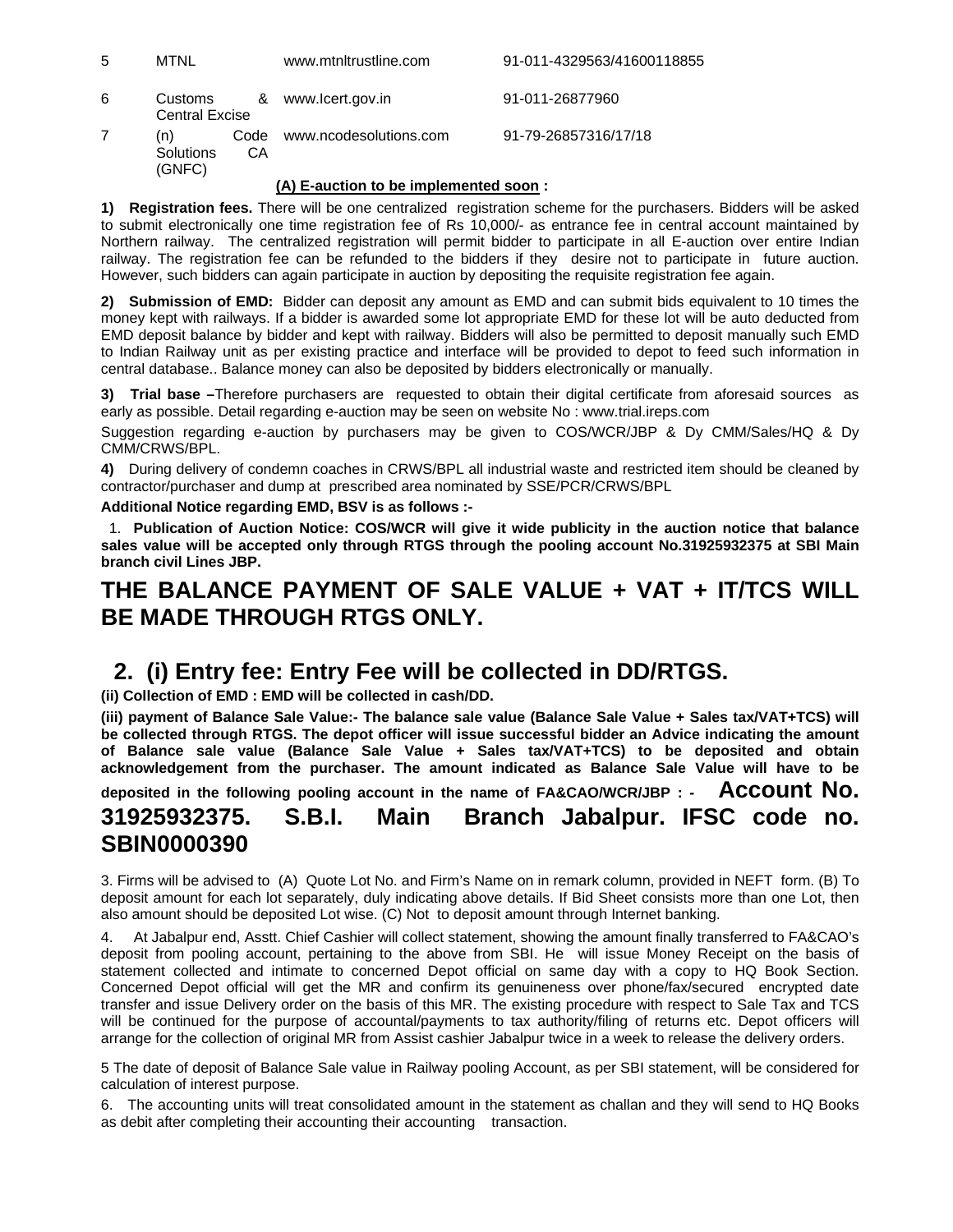7. The Accounting Units will collect statement of amount of the pooling A/C of Rly, collected collected by Acc/ JBP from SBI Main branch Jabalpur. They will clear their Sales Suspence credit balance through this statement duly mentioning the details given by the bank. He will furnish further intimate his Accounting transaction along with the accompanying statement to SAB. SAB will endorse it and forward to HQ Books Section for clearance of RIB suspense.

8. Hqrs Books Section will collect bank statement from SBI/ JBP, amounts transferred to Rly Deposit A/C from pooling A/C, for further accounting purpose.

### Dy. CMM/CRWS/BPL

### **Auction catelogue of Bhopal Division to be held on 10.09.2012 at BHOPAL.**

| <b>RAIL</b>    |                                         |                                                                                                                                                                                                                                                                            |        |            |                     |                                                                                    |
|----------------|-----------------------------------------|----------------------------------------------------------------------------------------------------------------------------------------------------------------------------------------------------------------------------------------------------------------------------|--------|------------|---------------------|------------------------------------------------------------------------------------|
| Sr.No          | LOT No (MMIS)                           | <b>Description of Material</b>                                                                                                                                                                                                                                             | Qty.   | Unit       | <b>Stock Holder</b> | Location                                                                           |
| 1              | 28191207004<br>1 (BPL041)               | Scrap Rail 60 Kg above one<br>meter long (29 Nos -<br>221.79 R/Mtr)<br>Note: Delivery by running<br>meter. Stock holder's Lot<br>No BPL/HD/PW/S/60 R/12-<br>13/02                                                                                                          | 13.383 | МT<br>s    | SSE/PW/S/Harda      | <b>KM</b><br>637/16-18                                                             |
| $\overline{2}$ | 28091208009<br>3 (BPL093)<br><b>NEW</b> | [1]-Scrap 60 kg Glued Joint 3rd<br>(29 Nos)[2]-Scrap 52<br>class<br>kg Glued Joint 3rd Class (144<br>Nos)[3]-60 kg,52 kg G/J Fish<br>plate(304 Nos)[4]- G/J Bolt<br>(912 Nos) Note: Delivery bu<br>actual weighmentHolder lot No.<br>BPL/BAQ/PW/60,52 kg/GJ/2012-<br>13/08 | 47.792 | <b>MTs</b> | SSE/PW/BAQ          | KM 948/15<br>to 949/15 up<br>Road, KM<br>948/26 to<br>959/24 Dn.<br>Road.          |
| 3              | 28091208009<br>4 (BPL094)<br><b>NEW</b> | Scrap Rail 60 Kg above one<br>meter long (112 Nos, 666.74<br>R/Mtr) Note: Delivery by<br>Running meter(Sectional<br>weight) Stock Holder lot No.<br>BPL/SSE/PW/M/ET/60 kg<br>Rail/11-12/07/14                                                                              | 40.231 | <b>MTs</b> | SSE/PW/M/ET         | <b>KM EP</b><br>No.1005-<br>1007 Stack I<br>Km 720/1-3<br>Stack II                 |
| 4              | 28091208009<br>7 (BPL097)<br><b>NEW</b> | Scrap Rail 60 Kg one meter<br>and above one meter long (66<br>Nos, 451.58 R/Mtr) Note:<br>Delivery by Sectional weight<br>Stock Holder lot No<br>BPL/BHS/N/PW/SCR/60<br>Kg/12-13/07/03.                                                                                    | 27.248 | <b>MTs</b> | SSE/PW/N/BHS        | Km 896/30-<br>34 & 897/8-<br>10,20-22<br>DN Rd.<br>SORI-<br><b>SUMR</b><br>Section |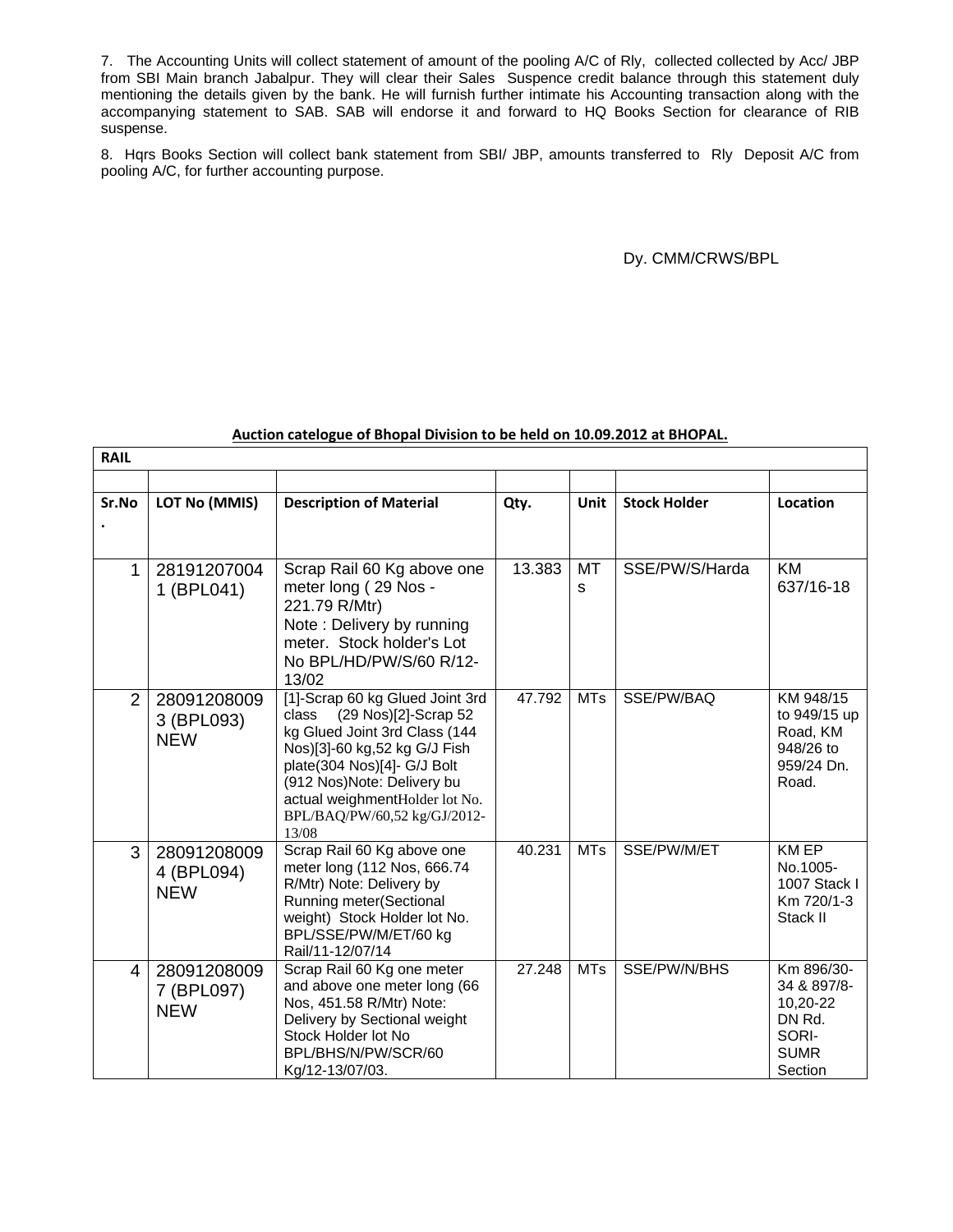| 5              | 28091208009<br>8 (BPL098)<br><b>NEW</b> | Scrap Rail 60 Kg one meter<br>and above one meter long. (38<br>Nos, 265.57 R/Mtr) Note:<br>Delivery by Sectional weight.<br>Stock Holder lot No.<br>BPL/BHS/N/PW/SCR/60<br>Kg/12-13/07/02                            | 16.024 | <b>MTs</b> | SSE/PW/N/BHS | Km 896/12-<br>14,20-22<br>DN Rd.<br>SORI-<br><b>SUMR</b><br>Section                          |
|----------------|-----------------------------------------|----------------------------------------------------------------------------------------------------------------------------------------------------------------------------------------------------------------------|--------|------------|--------------|----------------------------------------------------------------------------------------------|
| 6              | 28191207005<br>2 (BPL052)               | Scrap Rail 52 Kg above one<br>meter long (51 Nos - 864.06<br>R/Mtr)<br>Note: Delivery by running<br>meter. Stock holder's Lot<br>No BPL/Guna/PWay/2012-<br>13/06/01                                                  | 44.836 | MT<br>s    | SSE/PW/GUNA  | <b>KM</b><br>1102/2-<br>3,6-8 LH &<br>RH                                                     |
| $\overline{7}$ | 28191207005<br>3 (BPL053)               | Scrap Rail 52 Kg above one<br>meter long (87 Nos -<br>1912.89 R/Mtr)<br>Note: Delivery by running<br>meter. Stock holder's Lot<br>No BPL/Guna/PWay/Scrap<br>52 Kg rail/2012-13/02                                    | 99.260 | <b>MTs</b> | SSE/PW/GUNA  | <b>KM</b><br>1108/1-3<br>LH & RH                                                             |
| 8              | 28191207006<br>6 (BPL066)               | Scrap Rail 52 Kg one meter<br>long and above (93 Nos,<br>661.99 R/Mtr.)<br>Note:<br>Delivery by Sectional weight<br>Stock Holder's Lot<br>No:BPL/BHS/N/PW/SCR/52<br>kg/12-13/06/01                                   | 34.351 | <b>MTs</b> | SSE/PW/N/BHS | KM 920/7-<br>9 & 921/3-<br>5, EP, Up<br>Rd.<br>PAI<br>Yard                                   |
| 9              | 28191207007<br>2 (BPL072)               | Scrap Rail 52 Kg one meter<br>and above one meter long (236<br>Nos, 817.46 R/Mtr.)<br>Note: Delivery by Sectional<br>weight<br>Stock Holder's<br>Lot No: BPL/BIN/PW/SC/52<br>kg/12-13/07/22                          | 42.418 | <b>MTs</b> | SSE/PW/BINA  | EP<br>no.1272<br>To1276<br>Near<br><b>Diesel</b><br>Siding<br>&<br>Old Bridge<br>office Bina |
| 10             | 28091208009<br>6 (BPL096<br><b>NEW</b>  | Scrap Rail 52 Kg one meter<br>and above one meter long (53<br>Nos, 310.79 R/Mtr) Note:<br>Delivery by Running meter only<br>Stock Holder lot No.<br>BPL/BHS/N/PW/SCR/52<br>Kg/12-13/07/01                            | 16.127 | <b>MTs</b> | SSE/PW/N/BHS | Km 896/2-<br>896/6 DN<br>Rd. SORI<br>Yard                                                    |
| 11             | 28191207007<br>3 (BPL073)               | Scrap Rail 90 Lbs III/C above<br>one meter long (114 Nos,<br>592.22 R/Mtr.) Note: Delivery<br>by Sectional weight<br>Stock Holder's Lot No:<br>BPL/BIN/PW/SC/90 LBS/7/12-<br>13/21                                   | 26.419 | <b>MTs</b> | SSE/PW/BINA  | EP<br>no.1338<br>To1352<br>Near Loco<br>Path<br>way<br><b>BIN</b><br>Dn.<br>Yard             |
| 12             | 28091208009<br>2 (BPL092)<br><b>NEW</b> | Scrap Rail 90 Lbs 3rd Class<br>one meter and above one<br>meter long<br>(138)<br>Nos, 1844.09 R./Meter)<br>Note: Delivery by Sectional<br>Stock Holder's<br>weight.<br>Lot No:<br>BPL/BIN/PW/SC/90Lbs/7/12-<br>13/20 | 82.265 | <b>MTs</b> | SSE/PW/BINA  | BIN/1284-<br>BIN/1286<br>Near Water<br>Tank west<br>Colony<br><b>BINA</b>                    |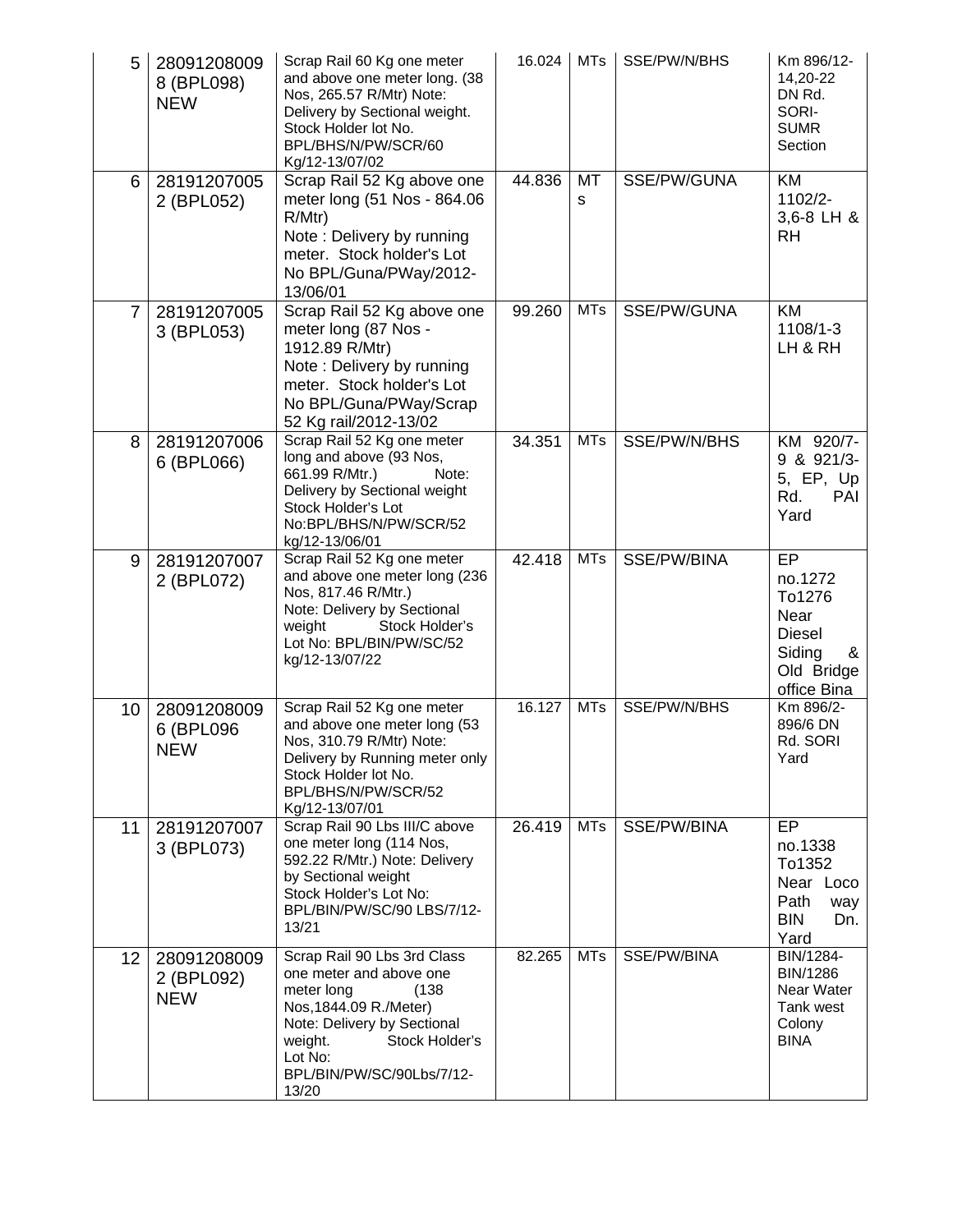| 13           | 28191207007<br>4 (BPL074) | Scrap Rail 100 Lbs above one<br>meter long (14 Nos, 140.82<br>R/Mtr.) Note: Delivery by<br>Running Meter (Measurement)<br>Stock Holder's Lot No:<br>BPL/HD/N/R/ 100 Lbs/16                         | 6.910  | <b>MTs</b> | SSE/PW/HARDA | KM 696/39<br>697/01<br>to<br>Up Rd.                                                                                  |
|--------------|---------------------------|----------------------------------------------------------------------------------------------------------------------------------------------------------------------------------------------------|--------|------------|--------------|----------------------------------------------------------------------------------------------------------------------|
| 14           | 28191207007<br>5 (BPL075) | Scrap Rail 60 Kg one meter<br>long and above (40 Nos,<br>318.54 R/Mtr.)<br>Note:<br>Delivery by Running meter<br>Stock Holder's Lot<br>only.<br>No: BPL/BHS/N/PW/SCR/60<br>kg/12-13/06/02          | 19.221 | <b>MTs</b> | SSE/PW/N/BHS | KM 921/5-<br>7 Up Rd.<br>PAI Yard                                                                                    |
| 15           | 28191207007<br>8 (BPL078) | Scrap Rail 52 Kg 3 <sup>rd</sup> Class<br>above one meter long (142<br>Nos, 1121.31 R./Meter). Note:<br>Delivery by Sectional weight.<br>Stock Holder's Lot No:<br>BPL/BAQ/PW/52 Kg/R/12-<br>13/03 | 58.184 | <b>MTs</b> | SSE/PW/BAQ   | KM 948/25-<br>27<br>&<br>949/17-21<br>UP Rd. KM<br>948/14-18 &<br>949/12-14 &<br>949/16-18<br>DN<br>Rd.<br>KAH Yard. |
| 16           | 28191207007<br>9 (BPL079) | Scrap Rail 52 Kg 3 <sup>rd</sup> Class<br>above one meter long (41 Nos,<br>240.84 R./Meter). Note:<br>Delivery by Sectional weight.<br>Stock Holder's Lot No:<br>BPL/BAQ/PW/52 Kg/2012-<br>13/07   | 12.497 | <b>MTs</b> | SSE/PE / BAQ | KM 969/1-3<br>UP Rd.                                                                                                 |
| 17           | 28191207008<br>2 (BPL082) | Scrap Rail 60 Kg 3 <sup>rd</sup> Class<br>above one meter long (68 Nos,<br>226.07 R./Meter). Note:<br>Delivery by Sectional weight.<br>Stock Holder's Lot No:<br>BPL/BAQ/60 Kg/R/2012-13/05        | 13.641 | <b>MTs</b> | SSE/PW / BAQ | KM 948/17-<br>19 & 948<br>/33-35,& KM<br>949/19-<br>23UP Road.                                                       |
| 18           | 28191207008<br>3 (BPL083) | Scrap Rail 60 Kg 3 <sup>rd</sup> Class<br>above one meter long (29 Nos,<br>207.83 R./Meter). Note:<br>Delivery by Sectional weight.<br>Stock Holder's Lot<br>No:BPL/BAQ/60 Kg/R/2012-<br>13/06     | 12.540 | <b>MTs</b> | SSE/PW / BAQ | KM 969/3-5<br>UP Road.                                                                                               |
| 19           | 28191207008<br>4 (BPL084) | Scrap Rail 90 LBS 3 <sup>rd</sup> Class<br>above one meter long (86 Nos,<br>433.86 R./Meter)<br>Note: Delivery by Sectional<br>weight.<br>Stock Holder's<br>Lot No: BPL/BAQ/PW/90R/12-<br>13/04    | 19.354 | <b>MTs</b> | SSE/PW / BAQ | KM 948/29-<br>31up<br>Road, KM<br>947/34-36,<br>KM 948/26-<br>30 & KM<br>949/6-8,                                    |
| 20           | 28091208006<br>1 (BPL061) | Scrap Rail 52 Kg above one<br>meter long (91 Nos -<br>1209.62 R/Mtr)<br>Note: Delivery by running<br>meter. Stock holder's Lot<br>No BPL/SFY/PW Rail 52 kg<br>12-13/07/01                          | 62.767 | <b>MTs</b> | SSE/PW/SFY   | KM-1253/6-<br>7 LH side,<br>Near LC No<br>158./SFY                                                                   |
| 21<br>P. WAY | 28191203016<br>3 (BPL163) | Scrap Rail 52 Kg third class<br>above one meter long (33<br>Nos - 200.27 R/Mtr) Note :<br>Delivery by running meter<br>only. Stock holder's Lot No<br>BPL/S'BPL/52 Kg rail/11-<br>12/10            | 10.392 | <b>MTs</b> | SSE/PW/S/BPL | Bet.HBJ-<br><b>MSO</b><br>km<br>826/2<br>to<br>825/34<br>Dn<br>Side                                                  |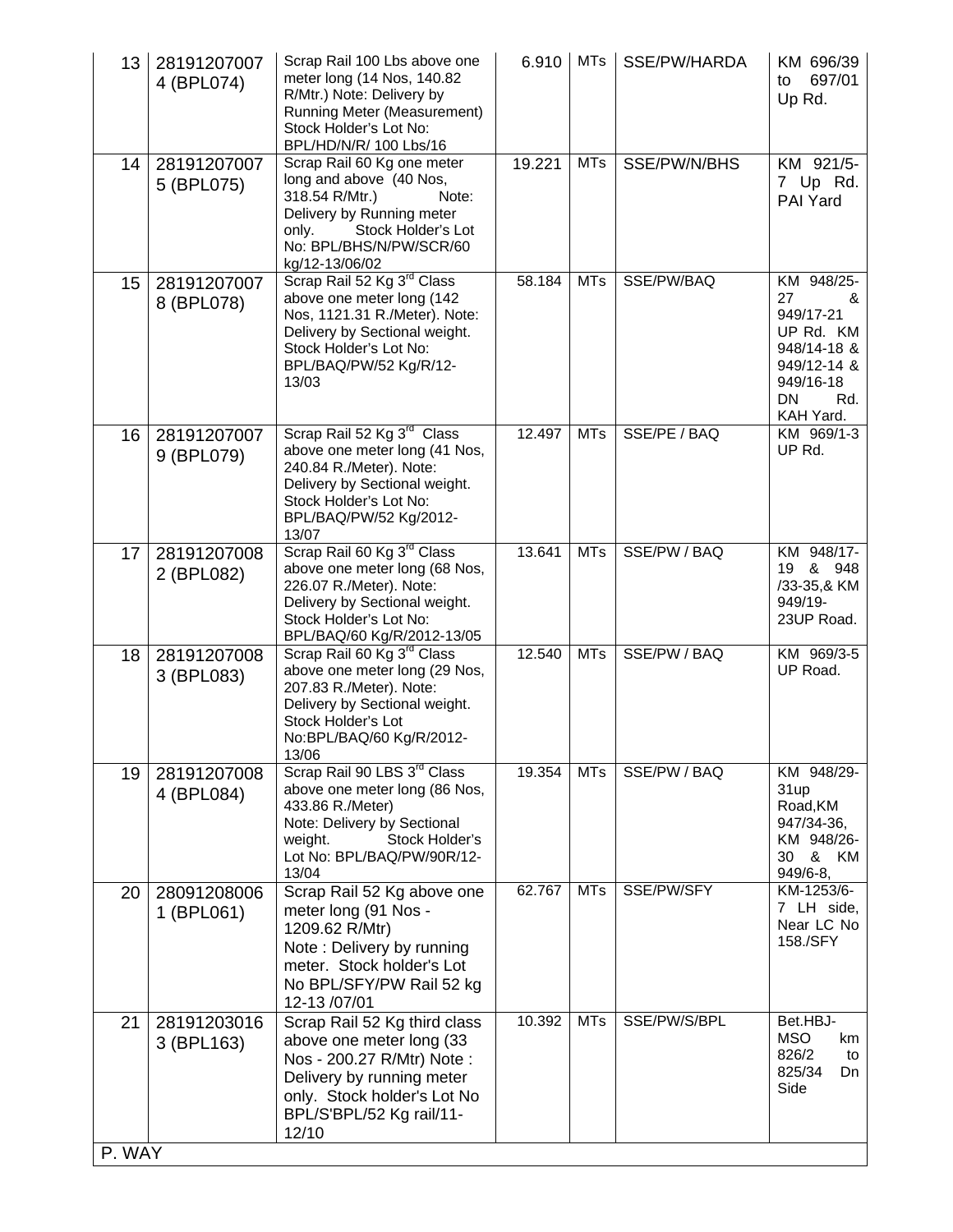| 22 | 28191203017<br>5 (BPL175)  | Scrap STS T-10273 (153 Lbs)<br>W/out distance piece & keys.<br>Note: Delivery by Number.<br>Stock holder lot No:<br>BPL/'S'BPL/STS1/11-12/02/18                                                                                                                                       | 253.000 | <b>Nos</b> | SSE/PW/S/BPL | <b>MSO</b><br>Bet.<br>KM<br>vard<br>824/19-<br>17Up side,<br>824/18-<br>16Dn Side,<br>824/15-<br>13Up side,<br>& 824/1<br>to<br>823/33<br>Up<br>side |
|----|----------------------------|---------------------------------------------------------------------------------------------------------------------------------------------------------------------------------------------------------------------------------------------------------------------------------------|---------|------------|--------------|------------------------------------------------------------------------------------------------------------------------------------------------------|
| 23 | 28191204000<br>4 (BPL 004) | Scrap Steel Girder 9.14 M<br>Span - 03 Nos<br>Note: (1)- Delivery by actual<br>weight<br>$(2)$ -Cutting<br>may be allowed foe easy<br>loading.<br>Stock holder lot No:<br>BPL/ET/M/PW/G.B./11-12/3/13                                                                                 | 22.500  | <b>MTs</b> | SSE/PW/M/ET  | <b>KM</b><br>DKI/1003-<br>1007<br>DKI<br><b>Station Yard</b>                                                                                         |
| 24 | 28191206002<br>1 (BPL021)  | [1] Scrap Broken C.I. Pot 80<br>Lbs with attached Tie bar &<br>cotters coupled corroded<br>[2] Scrap Broken C.I. Pot 80<br>Lbs with attached Tie bar &<br>cotters Single corroded<br>Note: Delivery by actual<br>weight<br>Stock holder<br>lot No: BPL/PW/N/Sc. CI<br>Pot/12-13/04/01 | 21.314  | <b>MTs</b> | SSE/PW/N/BPL | Near<br>the<br><b>ART</b><br><b>BPL</b><br>Line & RPF<br>Rest House<br>in BPL Loco                                                                   |
| 25 | 28191206002<br>7 (BPL027)  | Scrap Point & Xing S.T.<br>Sleeper with or without slide<br>chair<br>Note:<br>Delivery by Running Meter<br>(Measurement basis)<br>Stock holder lot No:<br>BPL/BHS/PW/S/Scrap Pt.&<br>Xing.STS/12-13/04/04                                                                             | 15.491  | <b>MTs</b> | SSE/PW/S/BHS | KM 880/19-<br>21 Up Rd.<br>at SCI Yard                                                                                                               |
| 26 | 28191206002<br>8 (BPL028)  | Released Girder Bridge Span<br>1x7.00 M<br>1x6.18 M<br>1x7.17 M<br>1x12.2 M (04 Span)<br>Note: Delivery by actual weight<br>Stock holder lot No:<br>BPL/BHS/N/PW/SCR/GB/11-<br>12/03/69                                                                                               | 35.685  | <b>MTs</b> | SSE/PW/N/BHS | KM 903/22-<br>24 & 904/8-<br>10<br>&<br>906/14-16<br>Rd.<br>Dn<br>SUMR-GLG<br>Section                                                                |
| 27 | 28191203022<br>7 (BPL227)  | Scrap S.T. Sleeper M/L 3rd<br>Class 171 Lbs with or without<br>Plate Drg. No. T-460<br>Note: delivery by Number<br>Stock holder lot No:<br>BPL/BAQ/ST SIpper/PW/11-<br>12/15s                                                                                                         | 347.000 | <b>Nos</b> | SSE/PW/BAQ   | KM 939/12-<br>14& 939/16-<br>18<br>Dn<br>- &<br>939/7-9<br>Up<br>Road<br>Bet.<br>Yard                                                                |
| 28 | 28191207005<br>4 (BPL054)  | Scrap STS T/Out Intact with or<br>without slide chair.<br>Note: Delivery by running<br>meter.<br>Stock Holder's Lot No:<br><b>BPL/Guna/PWay Scrap</b><br>STS/with & without slide<br>chair2012-13/06/06                                                                               | 25.059  | <b>MTs</b> | SSE/PW/GUNA  | KM 1093/2-<br>3 LH Side &<br>1094/0-1 LH<br>Side, Guna<br>yard.                                                                                      |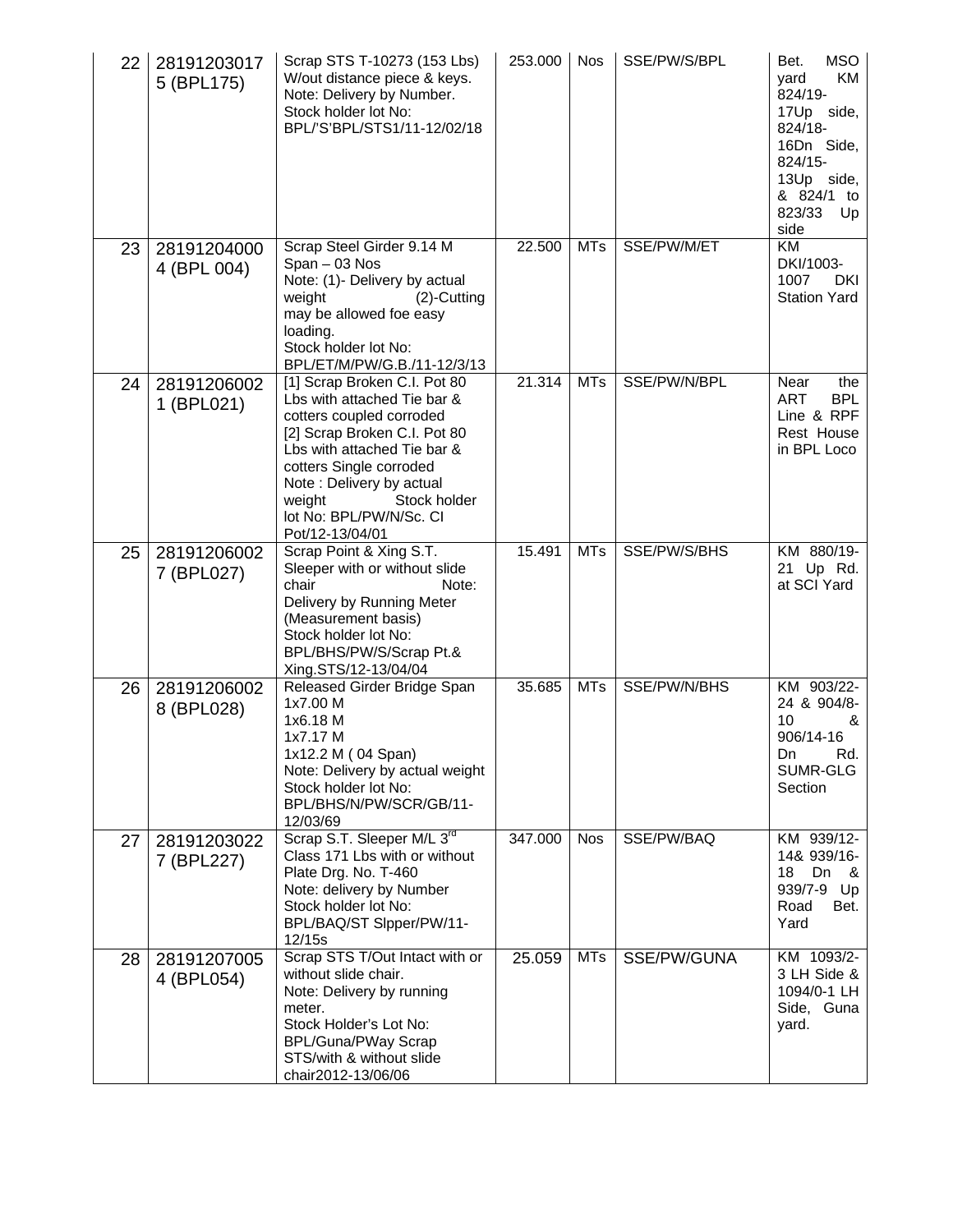| 29 | 28191207005<br>6 (BPL056)   | Scrap M.S. Melting of Rail<br>Sleeper small fitting consisting<br>A-Two<br>οf<br>way keys<br><b>B-</b> Cotters<br>C- ERC T-3701<br>D-Plate Screw<br>Note: Delivery by actual<br>weight.<br>Stock Holder's Lot No:<br>BPL/Guna/MS_Melting/03/45                                                      | 16.360     | <b>MTs</b> | SSE/PW/GUNA  | KM 1108/3-<br>RH.<br>4<br>Tarawata<br><b>Station</b>                                                                                                                                                                      |
|----|-----------------------------|-----------------------------------------------------------------------------------------------------------------------------------------------------------------------------------------------------------------------------------------------------------------------------------------------------|------------|------------|--------------|---------------------------------------------------------------------------------------------------------------------------------------------------------------------------------------------------------------------------|
| 30 | 28191207005<br>9 (BPL059)   | Scrap S T Sleeper M/L Drg No.<br>T-460 (M) Released from 52 kg<br>Rail section.<br>Note: Delivery by No. only.<br>Stock Holder's Lot No:<br>BPL/SVPI/Scrap/ML ST<br>Sleeper/12-13/04                                                                                                                | 243.000    | <b>Nos</b> | SSE/PW/SVPI  | KM 1195/1-<br>2 RH Side<br><b>SVPI Yard</b>                                                                                                                                                                               |
| 31 | 28191207006<br>$0$ (BPL060) | Scrap S T Xing Sleeper<br>different size with & without<br>slide chair.<br>Note: Delivery by Running<br>meter.<br>Stock Holder's Lot No:<br>BPL/HD/N/ST/Xing/22                                                                                                                                     | $75 = 224$ | <b>MTs</b> | SSE/PW/N/HD  | KM 696/24-<br>$26,30-$<br>34,36-38<br>DN, 696/35-<br>37<br>Up,<br>697/1-<br>Up,696/40-<br>697/2<br>Dn,697/16-<br>$18,18-$<br>22,24-26<br>Dn,697/21-<br>23,37-39 Up                                                        |
| 32 | 28191207006<br>1 (BPL061)   | <b>Scrap MS Melting Consisting</b><br>οf<br>(A)- Scrap Xing S.T.S with out<br>slide chairs<br>(B)- Scrap Xing S.T.S with<br>slide chairs (C)- Scrap Slide<br>Chairs attached on Xing S.T.S<br>Note: Delivery by Running<br>Stock Holder's<br>meter.<br>Lot No: BPL/PW/N/Sc. Xing<br>STS/12-13/06/06 | $16 = 623$ | <b>MTs</b> | SSE/PW/N/BPL | 1-Near<br>the<br>sick line in<br>BPI Loco 2-<br>Near<br>the<br>ART-BPL<br><b>BPL</b><br>line<br>Loco<br>3-<br>Behind<br>of<br>filter house<br>BPL km EP<br>No.<br>WL/1010-<br>WL/1011                                     |
| 33 | 28191207006<br>3 (BPL063)   | Scrap ST Sleeper Drg No. T-<br>460 (M) with or without M.S.<br>pad plate Note: Delivery by<br>Nos only Stock Holder's Lot<br>No: BPL/PW/N/Sc. STS/12-<br>13/06/03                                                                                                                                   | 333.000    | <b>Nos</b> | SSE/PW/N/BPL | $1-KM$<br>EP<br>No.<br>WL/1008-<br>WL/1006 in<br><b>BPL</b><br>Loco<br><b>BPL</b><br>2-<br><b>Between</b><br>Harda line-<br>Sick line in<br>BPL-Loco 3-<br>Near<br>the<br><b>ART</b><br><b>BPL</b><br>Line in BPL<br>Loco |
| 34 | 28191207006<br>5 (BPL065)   | (1) Scrap CMS Xing 60 kg 1:12<br>T-4220 (2) Scrap CMS Xing 52<br>kg 1:81/2 T- 4867 (3) Scrap CMS<br>Xing 60 kg 1:81/2 T- 4967 Note:<br>Delivery by actual weight only.<br>Stock Holder's Lot No:<br>BPL/HD/N/ CMS xing/18                                                                           | 9.550      | MT<br>s    | SSE/PW/N/HD  | KM 696/37-<br>39<br>&<br>697/21-23,<br>697/1-3 Up<br>PGL Yd.                                                                                                                                                              |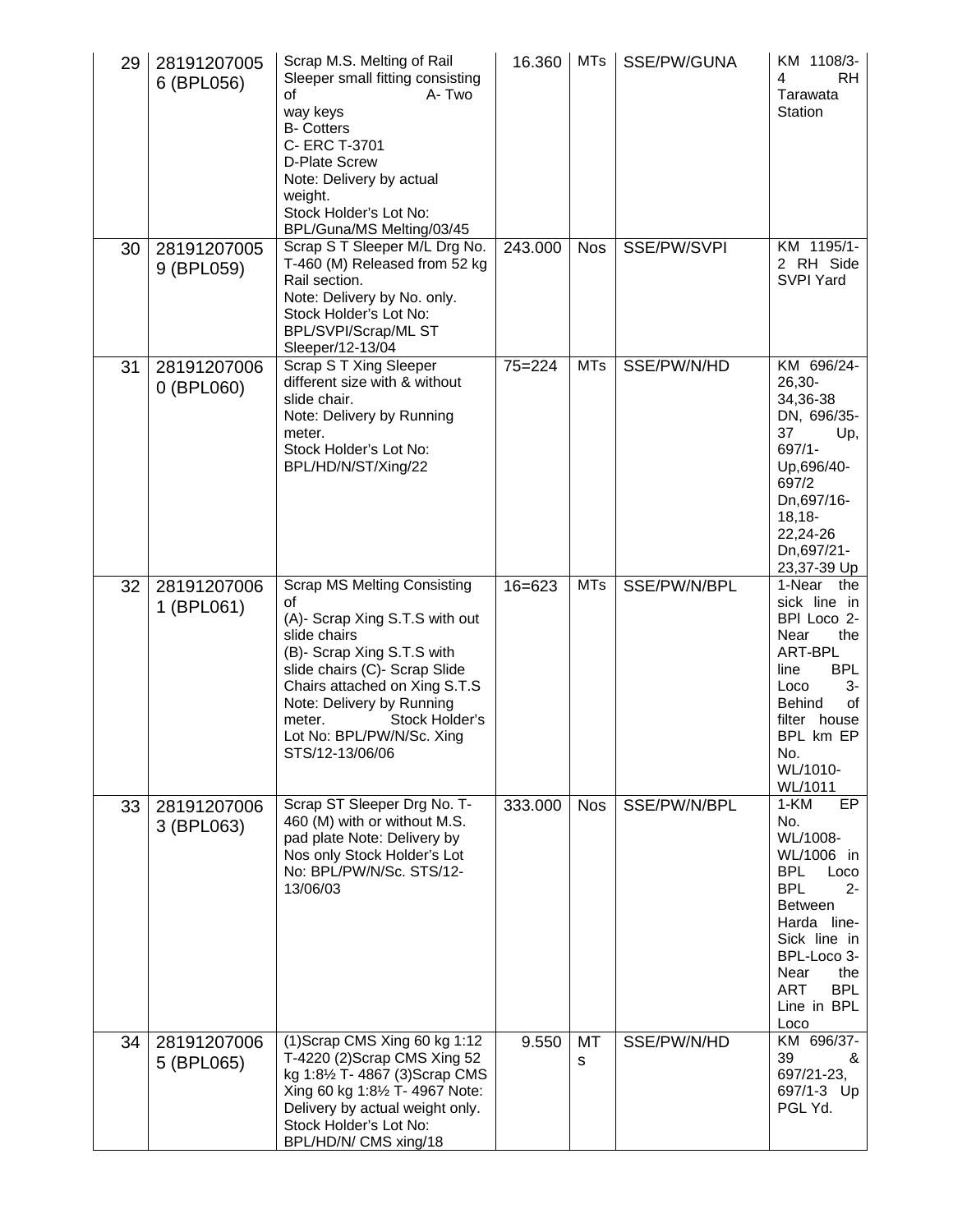| 35 | 28191207007<br>7 (BPL077)               | (A) Scrap 52 kg CMS Xing<br>1:12 on PSC (22 Nos)<br>(B) Scrap 52 kg CMS Xing<br>1:12 on wooden sleeper (06<br>Nos)<br>(C) Scrap 52 kgs CMS Xing<br>1:16 on wooden sleeper (04<br>Nos)<br>Note:<br>Delivery by Number.<br>Stock Holder Lot No.<br>BPL/BAQ/PW/CMS/Xing/2012-<br>13/02                                                                                                                                                                                                                                                                                   | 32.000       | <b>Nos</b> | SSE/PW/BAQ      | KM 948/13-<br>15<br>&<br>949/11-13<br>UP Rd. KM<br>948/16-18 &<br>949/10-12 &<br>949/18-20<br>DN Rd                                                                                   |
|----|-----------------------------------------|-----------------------------------------------------------------------------------------------------------------------------------------------------------------------------------------------------------------------------------------------------------------------------------------------------------------------------------------------------------------------------------------------------------------------------------------------------------------------------------------------------------------------------------------------------------------------|--------------|------------|-----------------|---------------------------------------------------------------------------------------------------------------------------------------------------------------------------------------|
| 36 | 28191207008<br>6 (BPL086)               | Scrap CST-9 plate single/intact<br>CI Gr-I Drg. No. T-478 (M)<br>Note: Delivery by Nos.<br>Stock Holder's Lot No:<br>BPL/MOJ/PW/CST-9/12-<br>13/07/01                                                                                                                                                                                                                                                                                                                                                                                                                 | 4494.00<br>0 | <b>Nos</b> | SSE/PW/ Mohana  | Km 1232/7-<br><b>LHS</b><br>8<br>οf<br>track,<br>behind<br>manned<br>Ŀ<br>xing, 74-C                                                                                                  |
| 37 | 28091208009<br>5 (BPL095)<br><b>NEW</b> | Scrap C.I. Gr.II C.I. Pots<br>Coupled with Tiebars 100 Lbs<br>broken Note: Delivery by<br>actual weight Holder lot No.<br>BPL/HD/N/CI Gr.II/17                                                                                                                                                                                                                                                                                                                                                                                                                        | 11.245       | <b>MTs</b> | SSE/PW/N/HD     | KM 696/39<br>to 697/01                                                                                                                                                                |
|    | <b>OTHER FERROUS</b>                    |                                                                                                                                                                                                                                                                                                                                                                                                                                                                                                                                                                       |              |            |                 |                                                                                                                                                                                       |
| 38 | 28191203018<br>0 (BPL180)               | Scrap Broken L.B. Spring<br>Various type (368 Nos)<br>Stock Holder's Lot No:<br>ET/WRS/4/15                                                                                                                                                                                                                                                                                                                                                                                                                                                                           | 32.000       | <b>MTs</b> | SSE/C&W/G/ET    | Wagon<br>repair shed<br><b>Stack</b><br>EТ<br>Bin No.4                                                                                                                                |
| 39 | 28191206003<br>8 (BPL038)               | Condemned Two Steel Tank.<br>1- Condemned Emergency<br>Steel Tank at ET (M.S. Portion)<br>(1) MS I-Section gusset plate,<br>2- Condemned Loco Steel<br>Tank at ET MS Angle, Cleat<br>plate, MS Flats (MS Portion)<br>(1) Rail 90 Lbs, MS Angle<br>plate, I-section 3- Condemned<br>Emergency Steel Tank at ET<br>(C.I. Portion)<br>(1) C.I. Tank plate 4-<br>Condemned Loco Tank at ET<br>(C.I. portion)<br>(1) C.I. Tank plate<br>Note: 1-Delivery by actual<br>weight<br>2-Cutting may be allowed foe<br>easy loading.<br>Stockholder's Lot No: SS-<br>11/Wks/ET/03 | 100.100      | <b>MTs</b> | SSE(Wks)/(M)/ET | $1 -$<br>Condemned<br>Emergency<br>Tank<br>near<br><b>ADEE</b><br>Office ET 2-<br>Condemned<br>LocoTank<br>Steam<br>Shed<br>Loco<br>ROB,<br>near<br><b>JBP</b><br>gate<br>(Old) at ET |
| 40 | 28091208008<br>4 (BPL084)               | Condemned ferrous cost steel<br>componentssuch as WH, NH &<br>HS bogie frame and cut off<br>pieces of bogie frame with or<br>without attachment such as<br>hanger, brake cylinder, air<br>brake pipe line, sand box etc<br>released from Diesel<br>locomotive.<br>Note: If any other material is<br>found while elivery, which is<br>strictly restricted & it can not be<br>delivered.<br>Stock Holder's Lot No<br>SSE/D/ET/12-13/01                                                                                                                                  | 100          | <b>MTs</b> | SSE/D/ET        | Behind HR<br>Mechanical,<br><b>Between</b><br>Line No 10<br>11,<br>&<br>B-<br>area 8B end<br>Scrap<br>in<br>yard.                                                                     |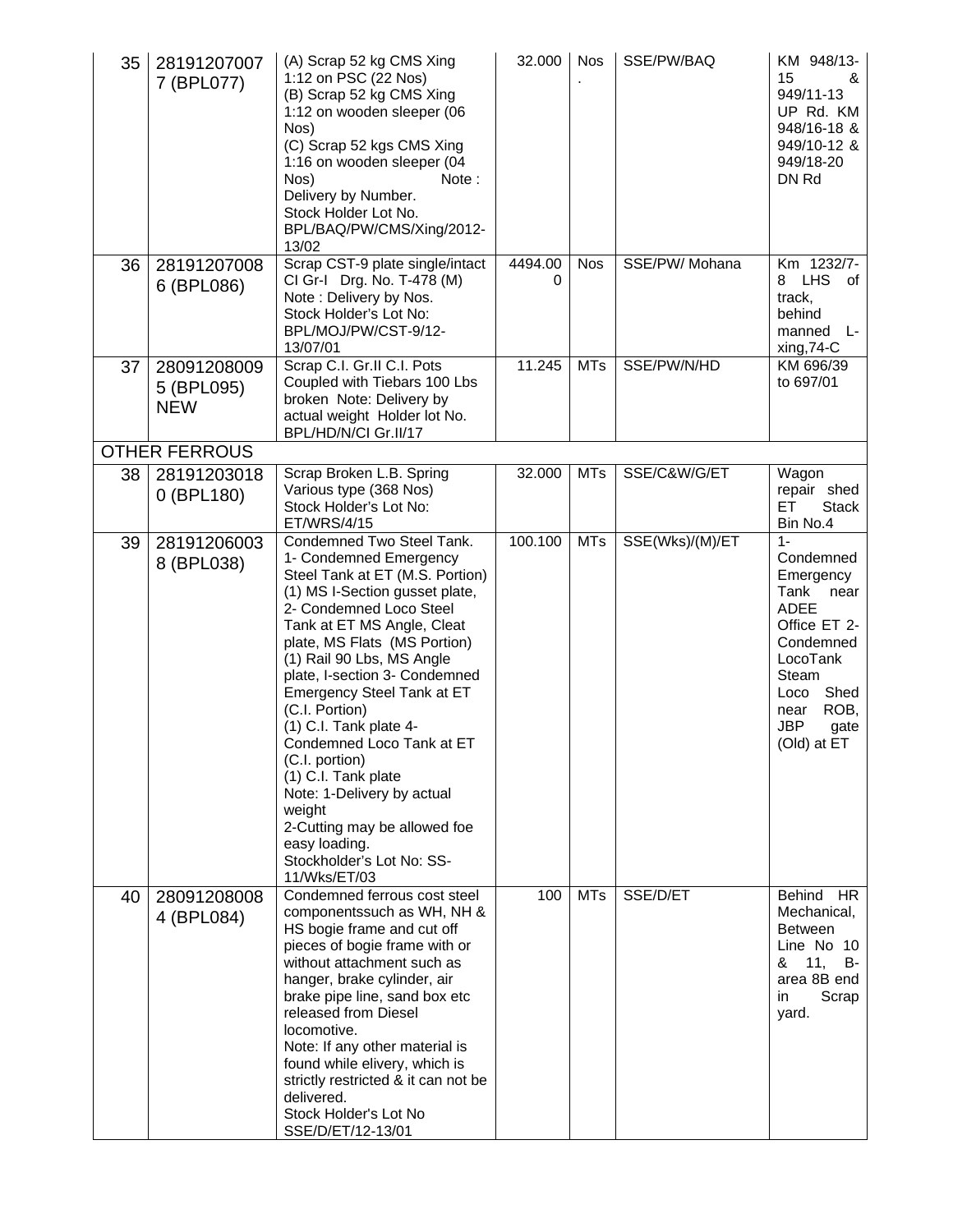| 41             | 28091208008<br>5 (BPL085)               | Scrap ferrous rusty & dusty<br>turning and boring released<br>from wheels of Diesel<br>locomotives<br>Note: If any other material is<br>found while elivery, which is<br>strictly restricted & it can not be<br>delivered.<br>Stock Holder's Lot No<br>SSE/D/ET/12-13/02                                                                                      | 50     | <b>MTs</b> | SSE/D/ET        | Wheel lathe<br>siding<br>in<br>diesel<br>loco<br>shed.                                                                                                                                                             |
|----------------|-----------------------------------------|---------------------------------------------------------------------------------------------------------------------------------------------------------------------------------------------------------------------------------------------------------------------------------------------------------------------------------------------------------------|--------|------------|-----------------|--------------------------------------------------------------------------------------------------------------------------------------------------------------------------------------------------------------------|
| 42             | 28091208008<br>7 (BPL087)               | Condemned ferrous melting<br>scrap component such as<br>Traction motor magnet frame,<br>traction generator yoke,<br>traction generator fan etc.<br>released from Diesel<br>locomotives.<br>Note: If any other material is<br>found while elivery, which is<br>strictly restricted & it can not be<br>delivered.<br>Stock Holder's Lot No<br>SSE/D/ET/12-13/04 | 50     | MTs        | SSE/D/ET        | A location in<br>scrap yard /<br>Itarsi                                                                                                                                                                            |
| 43             | 28091208009<br>1 (BPL091)<br><b>NEW</b> | Scrap Steel Tank 8 Nos<br>different off sizes consisting of<br>[1] C.I. Plates 20 MM thick [2]<br>M.S. plates flat angles rail, fish<br>plates round bar etc.Stock<br>Holder lot No.<br>SSE/W/ET/2010/01/09/10/201<br>0                                                                                                                                       | 29.780 | <b>MTs</b> | SSE(Wks)/(M)/ET | 1-One tank<br>near GRP<br>Thana HBD<br>2-4 Tank<br>near pump<br>house<br>platform<br>no.1 at HBD<br>3-Two H.S.<br>Tank<br>primary<br>school at<br>BKA 4-One<br>H.S. Tank<br>near old<br><b>GRP Thana</b><br>at BKA |
| <b>VEHICLE</b> |                                         |                                                                                                                                                                                                                                                                                                                                                               |        |            |                 |                                                                                                                                                                                                                    |
| 44             | 28191203017<br>8 (BPL178)               | Condemned Ambulance MP-<br>15/5289 Chasis No. DM-19563<br>Engine No. DM-19563 Seating<br>Capacity 1+4 Year 1989 Make-<br>Mahindra & Mahindra Note:<br>Cutting/Braking may be<br>allowed for easy loading. Stock<br>Holder DS 8 Note No.362203<br>dt. 03.11.2011                                                                                               | 1.000  | No         | Add.CMS/BINA    | MS/BINA/RI<br>Hospital<br>y<br>Ambulance<br>Garage                                                                                                                                                                 |
| 45             | 28191206003<br>2 (BPL032)               | Scrap Ambulance Make<br>Mahindra & Mahindra No. MKD<br>6259 Model FJ 460 DP-4WD<br>Chasis No. DK 16584 Engine<br>No DK 16584 S No. 87467<br>Stock Holder Lot No.<br>ET/Med/DS/26/11                                                                                                                                                                           | 1.000  | No         | M.S. ET         | <b>WCR</b><br>Hospital<br>Yard<br><b>New</b><br>ET.                                                                                                                                                                |
|                | <b>MACHINERY</b>                        |                                                                                                                                                                                                                                                                                                                                                               |        |            |                 |                                                                                                                                                                                                                    |
| 46             | 28191207004<br>8 (BPL048)               | Condemned Hydraulic Jack<br>with or without traversing base<br>in various Capacity, $15T - 01$<br>No, $25 T - 03$ Nos, $50 T - 10$<br>Nos, $20 T - 03$ Nos, $30 T - 17$<br>Nos, 05 T - 06 Nos Note:<br>delivery by actual weight.<br>Stockholder's Lot No:                                                                                                    | 2.800  | <b>MTs</b> | SSE/C&W/G/ET    | NPOH Shed<br>ET<br>Room<br>No.2                                                                                                                                                                                    |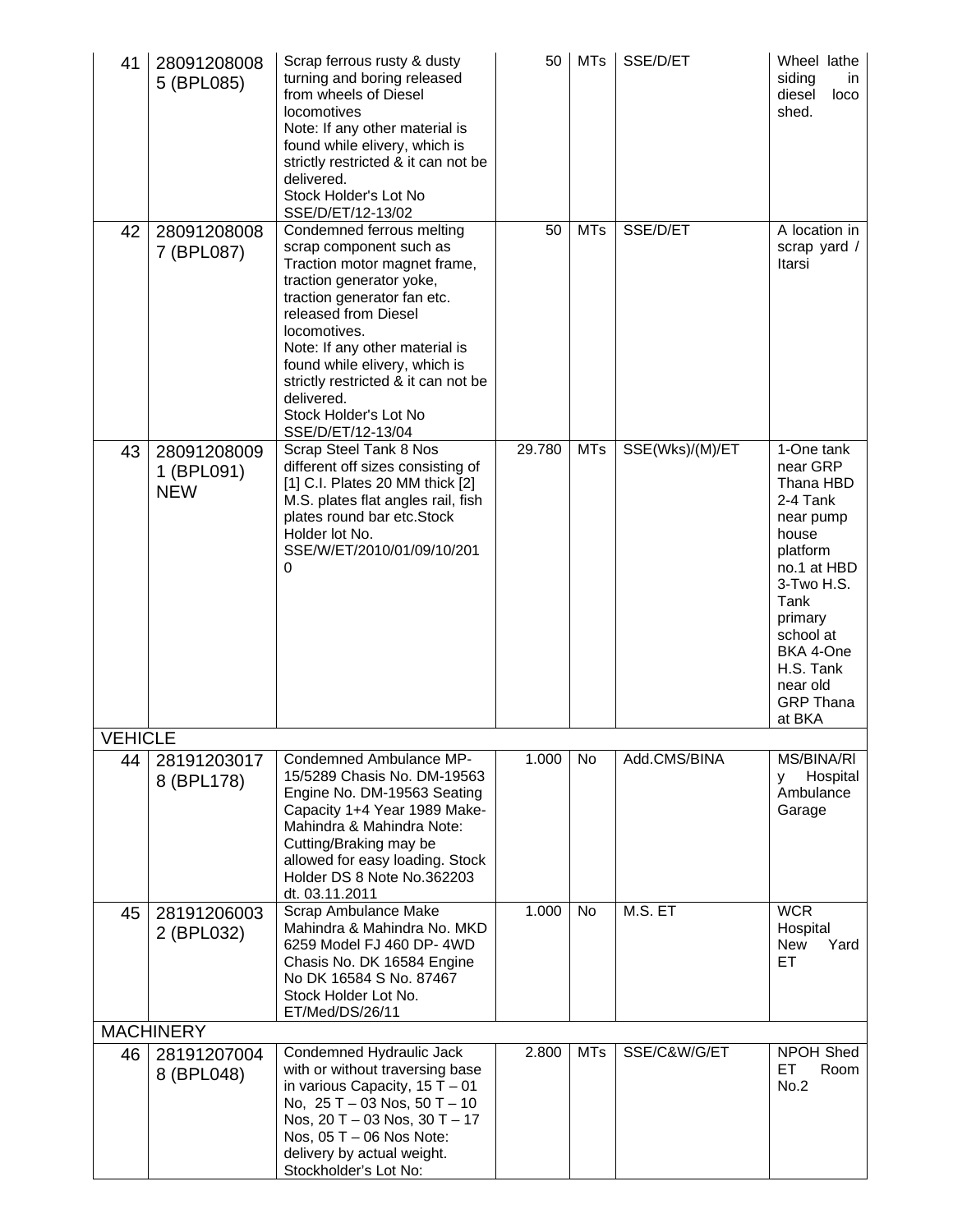|             |                      | ET/NPOH/3                                                             |        |            |                 |                                |
|-------------|----------------------|-----------------------------------------------------------------------|--------|------------|-----------------|--------------------------------|
|             |                      |                                                                       |        |            |                 |                                |
|             |                      |                                                                       |        |            |                 |                                |
|             |                      |                                                                       |        |            |                 |                                |
|             |                      |                                                                       |        |            |                 |                                |
|             |                      |                                                                       |        |            |                 |                                |
| 47          | 28191207004          | Condemned Screw Jack with<br>or without traversing base in            | 3.400  | <b>MTs</b> | SSE/C&W/G/ET    | <b>NPOH Shed</b><br>Room<br>EТ |
|             | 9 (BPL049)           | various Capacity, $03T - 01$                                          |        |            |                 | No.3                           |
|             |                      | No, $15 T - 06$ Nos, $25 T - 04$<br>Nos, $35 T - 06$ Nos, $10 T - 06$ |        |            |                 |                                |
|             |                      | Nos, $20 T - 13$ Nos, $30 T - 06$                                     |        |            |                 |                                |
|             |                      | Nos Note: delivery by actual                                          |        |            |                 |                                |
|             |                      | weight. Stockholder's Lot No:<br>ET/NPOH/3                            |        |            |                 |                                |
|             |                      | PART-B - DEPOT                                                        |        |            |                 |                                |
|             | <b>MACHINERY</b>     |                                                                       |        |            |                 |                                |
| 48          | 28091112015          | SCRAP submersible pump                                                | 12.000 | Set        | Dy.CMM/CRWS/BPL | <b>POLE-11</b>                 |
|             | 8 (BPL158)           | with or without motor of sort<br>and sizes. Stockholder's Lot         |        |            |                 | <b>NEW</b><br>SHED/            |
|             |                      | No BPL/CRWS/11-                                                       |        |            |                 | <b>SCRAP</b>                   |
|             |                      | 12/Pump/06/0155                                                       |        |            |                 | YARD/<br>CRWS/BPL              |
|             | <b>NON FERROUS</b>   |                                                                       |        |            |                 |                                |
| 49          | 28091208006          | <b>Scrap Alternator with or</b>                                       | 26130  | Kgs        | Dy.CMM/CRWS/BPL | <b>Near New</b>                |
|             | 3 (BPL063)           | without pulley, 25 KW.                                                |        |            |                 | Shed /<br><b>SCRAP YARD</b>    |
|             |                      | S.B.Lot No. BPL/CRWS/12 -<br>13/Alternator/04/0055                    |        |            |                 | / CRWS / BPL                   |
| 50          | 28091208006          | <b>Scrap Alternator with or</b>                                       | 38130  | Kgs        | Dy.CMM/CRWS/BPL | Near Bin No 1                  |
|             | 4 (BPL064)           | without pulley, 4.5 KW.                                               |        |            |                 | / SCRAP<br>YARD /              |
|             |                      | S.B.Lot No. BPL/CRWS/12-<br>13/Alternator/04/0056                     |        |            |                 | <b>CRWS/BPL</b>                |
|             | <b>OTHER FERROUS</b> |                                                                       |        |            |                 |                                |
| 51          | 28091206003          | <b>SC. STAINLESS STEEL</b>                                            | 15.000 | <b>MTs</b> | Dy.CMM/CRWS/BPL | Oppositeto                     |
|             | 6 (BPL036)           | <b>CONSISTING OF S S</b>                                              |        |            |                 | EP-186<br>to                   |
|             |                      | <b>TROUGH FLOOR</b><br>RELEASED FROM COACHES                          |        |            |                 | 187/<br>R.Section              |
|             |                      | WITH OR WITHOUT MINOR                                                 |        |            |                 | Road                           |
|             |                      | FERROUS ATTACHMENT.                                                   |        |            |                 | /SCRAP                         |
|             |                      | Stock Holder Lot No:<br>BPL/CRWS/12-                                  |        |            |                 | YARD<br><b>CRWS</b>            |
|             |                      | 13/SSTROUGH                                                           |        |            |                 | <b>BPL</b>                     |
|             |                      | FLOOR/02/0038                                                         |        |            |                 |                                |
| 52          | 28091208007          | <b>SC. STAINLESS STEEL</b><br><b>CONSISTING OF SS INLAY,</b>          | 10.14  | <b>MTs</b> | Dy.CMM/CRWS/BPL | R. Section<br>Road / SCRAP     |
|             | 3 (BPL073)           | <b>LAV. PAN , DISTAL WATER</b>                                        |        |            |                 | YARD / CRWS<br>/ BPL           |
|             |                      | PLANT, WASH BASIN<br><b>MEDICAL ITEMS, SS JALY ETC.</b>               |        |            |                 |                                |
|             |                      | <b>RELEASED FROM COACHES</b>                                          |        |            |                 |                                |
|             |                      | WITH OR WITHOUT FERROUS<br><b>MINER RUBBER ATTACHMENT,</b>            |        |            |                 |                                |
|             |                      | ETC. S.B.Lot No. BPL/CRWS/12-                                         |        |            |                 |                                |
| <b>MISC</b> |                      | <b>13/SS INLAY/04/0060</b>                                            |        |            |                 |                                |
|             |                      |                                                                       |        |            |                 |                                |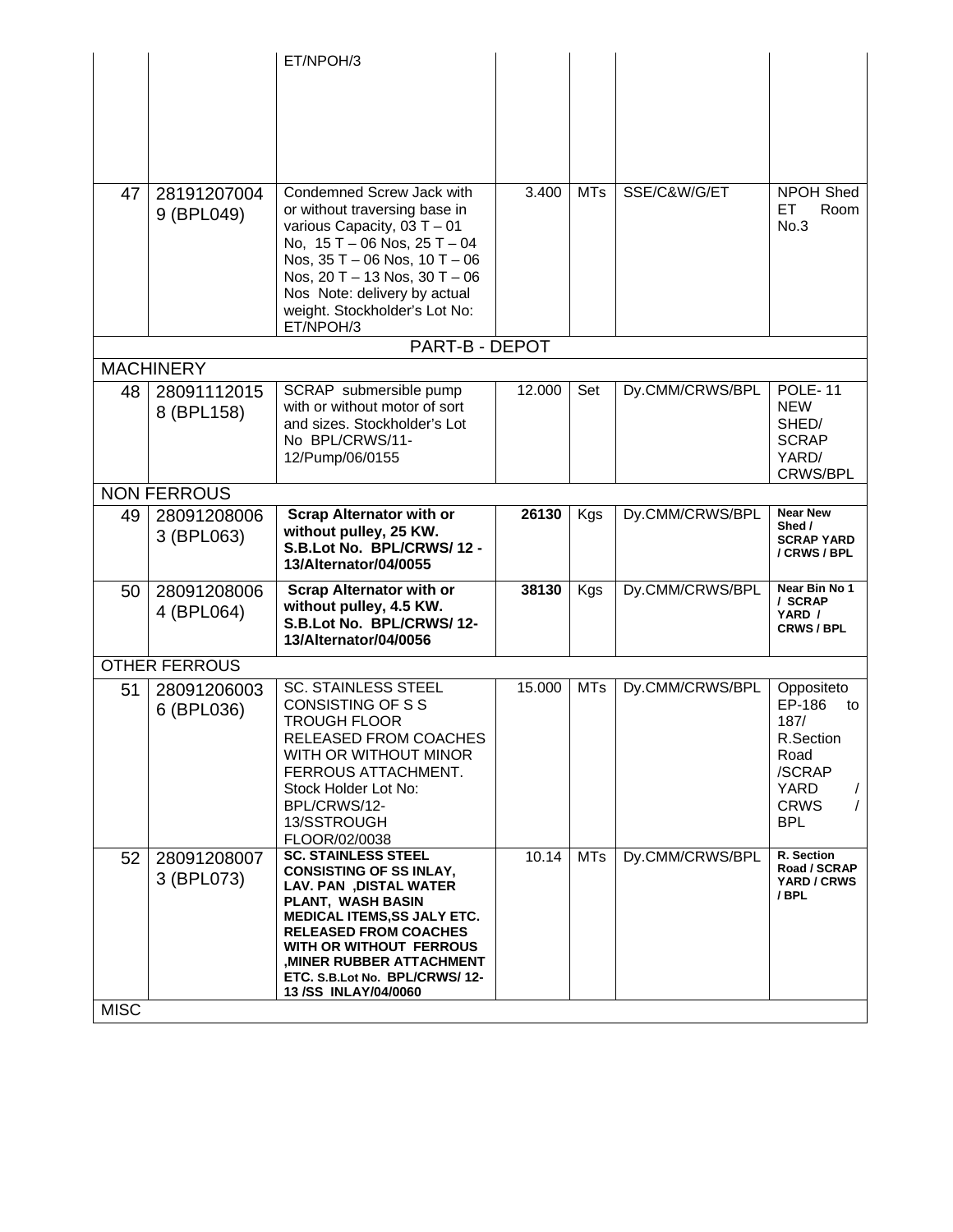| 53  | 28091206004<br>2 (BPL042) | Mise released FRP items from<br>coaches. Consisting, Battery<br>box trey, window shutter<br>frames, Louvers Axle box front<br>cover, Lavatory Inlay, Inner<br>frames of AC coaches, contour<br>etc. NOTE:- 1-Ferrous and non<br>ferrous material except minor<br>attachment with lot will not be<br>delivered. If any. 2- All<br>materials should be lifted<br>below road level and sweeping<br>condition. 3.- Hazared waste<br>item ie. Paint peeling, paint,<br>dust, bakelite & battery<br>container will not deliverd<br>Stockholder's Lot No<br>CRWS/BPL/Mech/PCR/12-<br>13/04 Misc. released material                                                                                                                                                                                                                                                                                                                                                                                        | 10.000  | <b>MTs</b>     | SSE/PCR/CRWS/BP<br>L | New scrap<br>Yard Bin<br>No. 05                                  |
|-----|---------------------------|----------------------------------------------------------------------------------------------------------------------------------------------------------------------------------------------------------------------------------------------------------------------------------------------------------------------------------------------------------------------------------------------------------------------------------------------------------------------------------------------------------------------------------------------------------------------------------------------------------------------------------------------------------------------------------------------------------------------------------------------------------------------------------------------------------------------------------------------------------------------------------------------------------------------------------------------------------------------------------------------------|---------|----------------|----------------------|------------------------------------------------------------------|
| 54  | 28091112016<br>6 (BPL166) | Misc. released material from<br>coaches unserviceable scrap<br>consisting pieces of PVC<br>sheet, broken LP sheet,<br>PVC/plastic container, PVC/<br>Plastic/Rubber hose pipes.<br>foam rubber, coir, Rexine,<br>broken HDPE chute, FRP<br>items, Shutter frame, louvers,<br>Inlay, front cover of axle, small<br>broken piece of rubber item,<br>packing material such as<br>polythene bags, un useable<br>gunny bags, broken wooden<br>packing box, Limpet sheet,<br>packing (rubber/ fiber/ wooden)<br>bolster & draw gear etc. Nylon<br>bushes & Nylon Items, wire<br>rope, card board, paper<br>broken pieces of of<br>thermacole, broken glass<br>pieces, floor sweeping sand,<br>mud, saw dust etc. NOTE:- 1-<br>Ferrous and non ferrous<br>material except minor<br>attachment with lot will not be<br>delivered. If any 2- All<br>materials should be lifted<br>below road level and sweeping<br>condition Stockholder's Lot No<br>CRWS/BPL/MECH/PCR/11-<br>12/04/Misc. released material | 170.000 | M <sup>3</sup> | SSE/PCR/CRWS/        | New scrap<br>yard Bin No<br>06                                   |
| 55  | 28091208007<br>7 (BPL077) | <b>SCRAP BERTHS AND SEAT, BACK</b><br><b>REST RELEASED FROM COACHES</b><br>OF SORT AND SIZES WITH OR<br><b>WITHOUT FERROUS FRAME, COIR</b><br>/ FOAM /LP SHEET / PLYWOOD /<br>SLATE WITH OR WITHOUT REXINE<br><b>INCLUDING FERROUS / NON</b><br><b>FERROUS ATTACHMENT LIKE</b><br><b>SCREW, NUTS, BOLTS, STRIPS,</b><br>RIVETS, SPRINGS, HINGES ETC.<br><b>RESTRICTED ITEMS-</b><br><b>RECRON BEARTH WILL</b><br>NOT BE DELIVERD IF ANY.<br>SB LOT NO - BPL / CRWS / 12-13<br>/RES. BERTH / 04/ 0069                                                                                                                                                                                                                                                                                                                                                                                                                                                                                               | 73.82   | <b>MTs</b>     | Dy.CMM/CRWS/BPL      | W-72 TO W-83<br><b>/NEW Scrap</b><br>Yard / CRWS /<br><b>BPL</b> |
| HAZ |                           |                                                                                                                                                                                                                                                                                                                                                                                                                                                                                                                                                                                                                                                                                                                                                                                                                                                                                                                                                                                                    |         |                |                      |                                                                  |